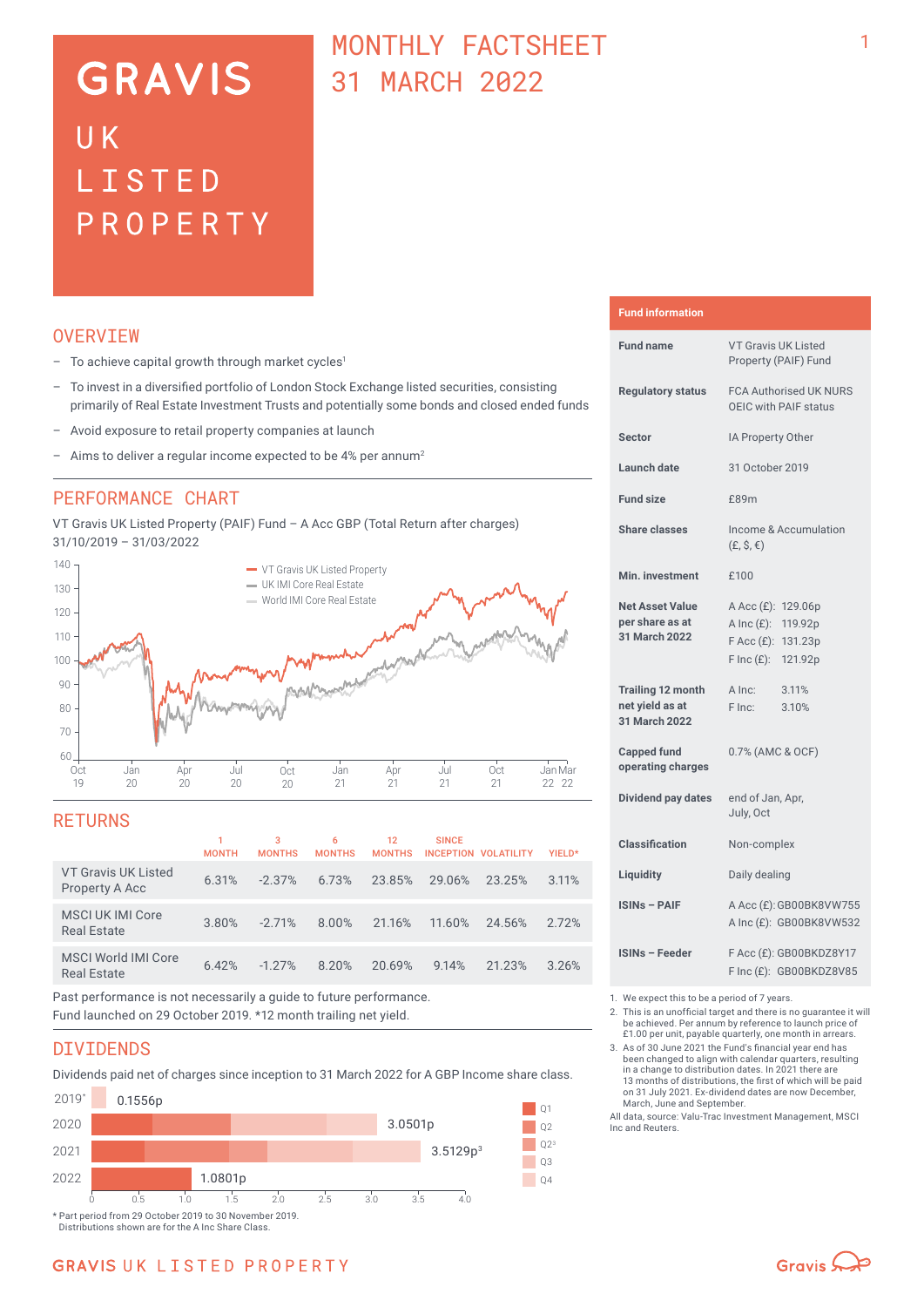# **GRAVIS** UK **LISTED** PROPERTY

# MONTHLY FACTSHEET 31 MARCH 2022

### FUND ADVISER'S REPORT

### Investing in the right REITs, those that own and develop purpose-built assets, can provide investors with 'growth income' and not 'fixed income'

Over the course of March 2022, the NAV of the Fund increased by 6.31% (A Acc GBP). Since launch the Fund has increased by 29.06% (A Acc GBP), significantly outperforming both the UK Real Estate Index<sup>1</sup>, which has increased by 11.60%, and the Global Real Estate Index<sup>2</sup> which has increased by 9.14%.

The strategy of the Fund is to invest in a diversified portfolio of specialist real estate companies. The 24 investments within the Fund are aligned to benefit from four socio-economic mega trends: ageing population (15.9% portfolio weight), digitalisation (51.2% portfolio weight), generation rent (20.1% portfolio weight), and urbanisation (9.0% portfolio weight).

The Investment Adviser undertakes fundamental research to identify the most attractive investment opportunities within each mega trend. This combination of top-down analysis of socio‑economic mega trends, together with bottom-up fundamental research has, despite the challenges of a multi-year pandemic, rising inflation, and a war in Ukraine, yielded very good results with an annualised return since inception of 11.13% (A Acc GBP).

At the end of March the Fund declared a quarterly distribution of 1.0801p (A Inc GBP), this is the first distribution of 2022. In aggregate, the trailing 12-month distributions represent a yield of 3.11%. To maintain their general tax-exempt status, UK real estate investment trusts (REITs) are required to distribute 90% of rental profits. Over the past decade, reinvesting this income has created a significant compounding benefit for investors. While the appreciation in UK real estate share prices<sup>3</sup> has delivered a 5.82% annualised return, the power of compounding income increases investor returns to 8.96%<sup>1</sup> and surpasses the 6.81% compound annual total returns generated by the broader UK stock market<sup>4</sup>

The total distributions in the past twelve months were, on a pro rota basis, 3.7285p. This represents an annual growth of nearly 25%. Clear evidence that investing in the right REITs, those that own and develop purpose-built assets, can provide investors with 'growth income' and not 'fixed income'.

During the first quarter, several investments had dividend events. Within the generation rent mega trend, Unite Group (7.26% portfolio weight), the largest listed owner and operator of purpose-built student accommodation in the UK, declared a massive 70% increase in its full year dividend. This reflects a strong recovery in occupancy levels and the resumption of rent growth. The dividend is fully covered, and management guidance implies a further 50% increase in the current financial year. This strong growth is underpinned by approximately one third of rental income which is generated from long-term, inflation-linked, nomination agreements with top-ranking universities.

Mountview Estates (2.41% portfolio weight), the owner of a rare portfolio of regulated tenancy residential property that is conservatively valued at £423.7mn, paid two dividends in March. The fully covered interim dividend grew by 12.5% to 225p and was accompanied by a special dividend of 275p. Assuming the final dividend matches the interim one then this could result in a yield of circa 5.4% for the financial year just ended.

Within the urbanisation mega trend, the board of Derwent London (2.01% portfolio weight), the design-led London-focused office REIT, recommended a 2.8% increase in its full year dividend. The dividend was 1.42x covered by EPRA earnings. Given the challenges created by the pandemic and the adoption of flexible working practices this is a reassuring achievement and reflects the continued desirable nature of the assets that they build and own.

Looking ahead, the elevated levels of inflation and the corresponding increases in interest rates underline the importance of active stock picking. The Fund's diversified portfolio of financially sound, expertly managed, specialist REITs is likely to continue to benefit from the ownership and development of high-quality real estate in growing niches.

#### **Investment Adviser**

Gravis Advisory Limited is owned and managed by Gravis Capital Management Ltd ("Gravis"). Gravis was established in May 2008 as a specialist investor in property and infrastructure and now manages c.£3bn of assets in these sectors in the UK. Gravis Advisory Limited is Investment Adviser to the c.£866m VT Gravis UK Infrastructure Income Fund, the c.£424m VT Gravis Clean Energy Income Fund, the c.£89m VT Gravis UK Listed Property (PAIF) Fund and the c.£42m VT Gravis Digital Infrastructure Income Fund

#### **Fund Advisers**

**Matthew Norris, CFA** is the lead adviser to the VT Gravis UK Listed Property Fund.

Matthew has more than two decades investment management experience and has a specialist focus on real estate securities.

He served as an Executive Director of Grosvenor Europe where he was responsible for global real estate securities strategies. He joined Grosvenor following roles managing equity funds at Fulcrum Asset Management and Buttonwood Capital Partners.

Matthew holds a BA (Hons) degree in Economics & Politics from the University of York, the Investment Management Certificate and is a CFA charterholder.

He also provides expert input to research projects run by EPRA, which focus on the importance of emergent real estate sectors.

**Nick Barker** is the strategic adviser to the fund. Nick is the lead manager of the c.£1bn GCP Student Living REIT.

He is a qualified member of RICS and headed up the Alternative Property division at Schroders. Nick joined Gravis in 2016 and has accumulated over 16 years of investment experience in the property sector.

1. MSCI UK IMI Core Real Estate Net Total Return GBP.

2. MSCI World IMI Core Real Estate Net Total Return GBP.

3. MSCI UK IMI Core Real Estate Price index.

4. MSCI UK IMI Net Return Local index.

#### Matthew Norris, CFA

Investment Adviser Gravis Advisory Ltd matthew.norris@graviscapital.com

# CORRELATION, PERFORMANCE AND VOLATILITY COMPARISON

#### 29 October 2019 – 31 March 2022

|                                               | <b>CORRELATION</b>       | <b>RETURN</b> | <b>VOLATILITY</b> | <b>YIELD</b> |
|-----------------------------------------------|--------------------------|---------------|-------------------|--------------|
| VT Gravis UK Listed Property Fund (A GBP Acc) | $\overline{\phantom{a}}$ | 29.1%         | 23.3%             | 3.11%        |
| MSCI UK IMI Core Real Estate                  | 0.76                     | 11.6%         | 24.6%             | 2.72%        |
| MSCI World IMI Core Real Estate               | 0.48                     | 9.1%          | 21.2%             | 3.26%        |

Past performance is not necessarily a guide to future performance.